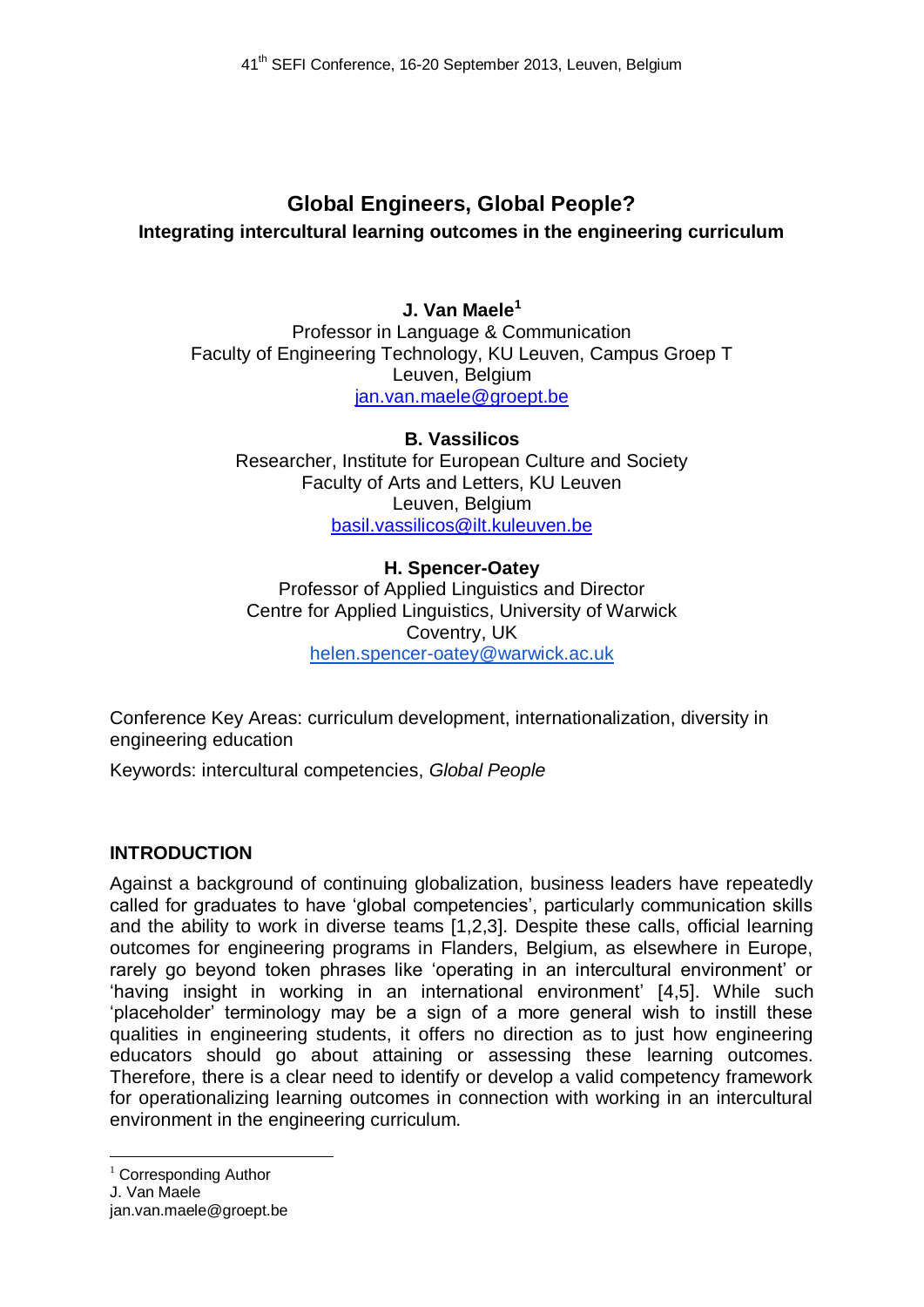First established in 2009 after two phases of data collection (2003-7) and analysis, the Global People Competency Framework [henceforth *GPCF*] is a comprehensive and concrete set of resources and models for both students and educators for nurturing intercultural competence [6]. It was developed out of the intercultural interaction experiences of staff at British and Chinese universities when they were collaborating on a number of joint teacher training projects. Having emerged from a relatively limited context in terms of nationality (British, Chinese) and sector/discipline (education), its suitability for use in different contexts needs to be investigated. This study is the first to do so systematically.

In this paper, the authors present ongoing research on the suitability of GPCF for engineering curricula by investigating student reception of the framework and exploring whether there are areas where adaptation would be beneficial.

### **1 BACKGROUND**

It has been acknowledged in journals of engineering education that there is a need for intercultural learning goals and outcomes [2,7]. There are nonetheless various ways in which this need could be addressed. Rather than developing a wholly new framework of outcomes, the approach taken here focuses on engineering students' reception and ongoing understanding of an existing and fully elaborated framework of intercultural learning goals.

An important premise of this approach is the belief that the success of any framework of learning outcomes or developmental competencies stands or falls with the degree to which each acquisition thereof can be grasped by students, by way of its terminology and by way of its examples. Accordingly, focusing on engineering students' reception of an existing framework provides the opportunity to ask whether such prescribed competencies truly speak to the students' world and the students' concerns. With what facility are students able to relate to examples, and to provide similar examples of their own?

There are a number of factors that make the GPCF an attractive model of intercultural competencies and learning outcomes for engineering students. The first is that the GPCF can be understood as 'project-driven' in two senses; as projectbased and as project-oriented. The GPCF is project-based because it is not just a product of armchair reflection but the result of researching a five-year professional collaboration between UK and Chinese higher education institutions. It is projectoriented in the sense that it can work as a toolbook, directing people to think about what sorts of intercultural situations may arise in project work [8], making it particularly relevant to an engineering education context. In our view, such a projectoriented focus is seldom employed in current frameworks of intercultural competencies.

Second, the GPCF is made attractive by the fact that it possesses considerable granularity when it comes to both its categorization and its own exemplification of intercultural competencies. It does not stop short at broad, catch-all headings, and instead offers four main clusters ["Knowledge and ideas," "Communication," "Relationships," "Personal qualities and dispositions"] containing twenty-two detailed descriptors of intercultural interaction. It thereby shows a willingness to engage with the complexity of intercultural encounters. Moreover, it is a framework rich in examples, which can offer firm footholds for students and instructors alike.

### **2 METHOD**

### **2.1 Participants**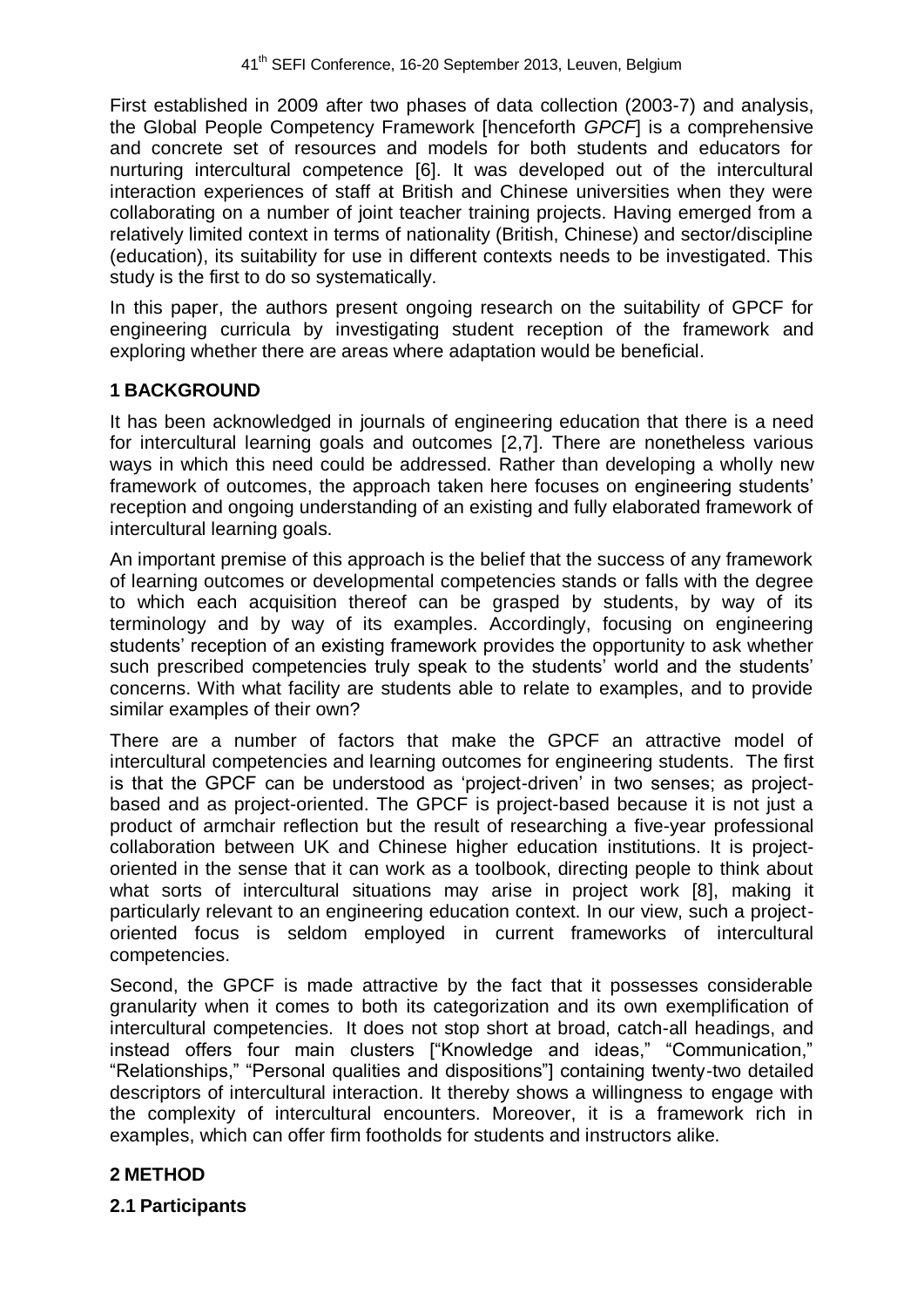In 2012 data was collected from 262 students of engineering at Groep T in Leuven, from both Flanders and abroad (mainly Asia, most of whom Chinese) towards the end of a semester-long intercultural communication module that students take in the second year of their bachelor program. The main objectives of this course (1,5 ECTS) are to raise student awareness of how interculturality plays a role in their personal and professional lives and to develop strategies for being effective at communicating across cultures. The class setting itself provides an important forum for this exercise as the course is taught in English so that students from the Dutch and the English program tracks can be mixed in newly-composed class groups of about twenty students. When the students completed the questionnaire, they had been introduced to some essentialist (e.g. R.D. Lewis' *When cultures collide*) as well as non-essentialist (e.g. A. Holliday, M. Hyde & J. Kullman's *Intercultural communication*) approaches to intercultural communication. They had also carried out a team assignment (ethnographic field work, interviewing, staging an intervention, …) focusing on an intercultural encounter of their choice.

# **2.2 Data collection**

As a course requirement, all students filled out a web-based questionnaire on LimeSurvey, consisting of four sections: (a) biodata (name, nationality, main language spoken at home, age, gender); (b) five 5-point Likert-type questions, ranging from 'strongly disagree' to 'strongly agree', for assessing their attitudes towards the comprehensibility, relevance, coverage and usability of the GPCF, with usability referring to the framework's power of revealing insight in behavior as well as to its applicability in practical situations; (c) four open questions to elicit examples of how GPCF helped students to understand their own and other people's behavior and to handle intercultural situations; and (d) two concluding open questions, asking students to identify lacunas in GPCF and suggest improvements. Students were instructed to complete all questions but were assured that the attitudes that they expressed would not affect their score for the course. They were also informed that their answers would contribute towards the on-going validation of the GPCF by the Centre for Applied Linguistics at the University of Warwick.

# **2.3 Data analysis**

Student responses to the closed questions were categorized according to geographical origin, contrasting the responses of the Belgian (n=213) and the Asian (n=42) students, while leaving out the small number of responses of other origins (n=7). The Likert scale responses were then collated into a smaller set of three categories: 1) disagree or strongly disagree, 2) neither agree nor disagree, and 3) agree or strongly agree.

In a second phase of analysis, students' answers to open questions were analyzed using NVivo. Students responses were coded for mention of the specific framework clusters such as "Communication," "Knowledge," and "Relationships," as well as for coverage of indicators of comprehension and application, such as "examples," "growth," "recommendations," and "advice." These outputs were qualitatively examined for frequency of citation of the GPCF and for critical instances of student reflection on the framework.

# **3 FINDINGS**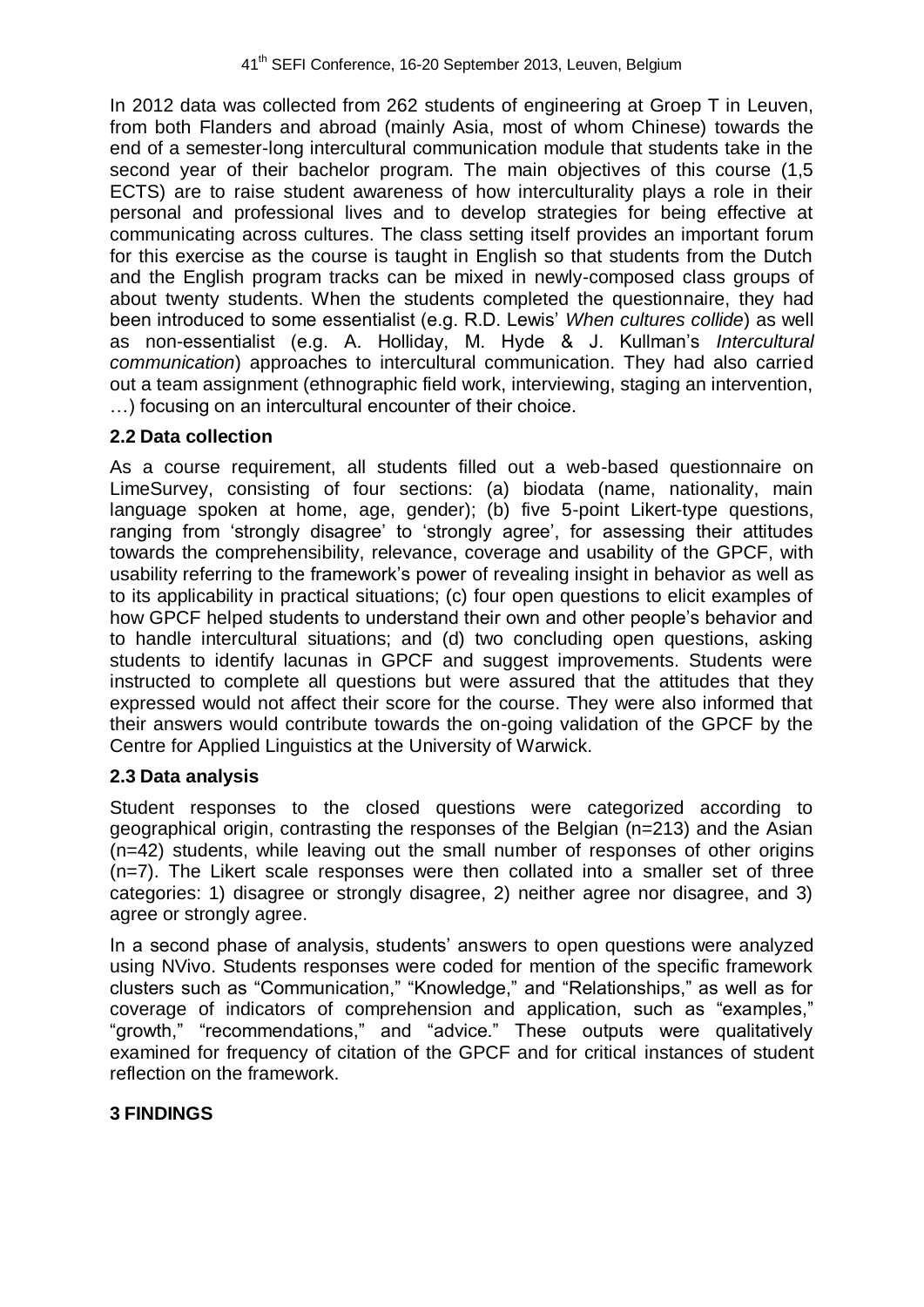#### **3.1 Student ratings of understandability, relevance, coverage, and usability**

The data in *Table 1* indicates a widely positive reception of GPCF by the students on all four dimensions: understandability, relevance, coverage, and usability. While the Belgian home students and the Asian abroad students assign similar ratings to the usability of the framework in helping them to understand what it takes to be interculturally competent, the Belgian home students report lower usability scores when it comes to putting this into practice. Another finding is that the Asian abroad students tend to assign the higher ratings except for when they are asked about the extent to which the framework covers their personal experiences.

| understandability     | I found the Global People competency framework easy to understand<br>1.                                                                                                                                              |                                        |                  |  |  |
|-----------------------|----------------------------------------------------------------------------------------------------------------------------------------------------------------------------------------------------------------------|----------------------------------------|------------------|--|--|
|                       | (Strongly) Disagree                                                                                                                                                                                                  | Neither (Dis)Agree<br>(Strongly) Agree |                  |  |  |
| All ( $n = 262$ )     | 10.7%                                                                                                                                                                                                                | 37.8%                                  | 51.5%            |  |  |
| Belgian ( $n = 213$ ) | 10.8%                                                                                                                                                                                                                | 39.4%                                  | 49.7%            |  |  |
| Asian ( $n = 42$ )    | 11.9%                                                                                                                                                                                                                | 23.8%                                  | 64.2%            |  |  |
|                       |                                                                                                                                                                                                                      |                                        |                  |  |  |
| lrelevance            | Very few of the skills/personal qualities described in the Global People<br>2.<br>competency framework were relevant to my personal intercultural<br>experiences                                                     |                                        |                  |  |  |
|                       | (Strongly) Disagree                                                                                                                                                                                                  | Neither (Dis)Agree                     | (Strongly) Agree |  |  |
| All                   | 49.3%                                                                                                                                                                                                                | 39.7%                                  | 11.1%            |  |  |
| Belgian               | 47.3%                                                                                                                                                                                                                | 41.3%                                  | 10.3%            |  |  |
| Asian                 | 54.7%                                                                                                                                                                                                                | 33.3%                                  | 11.9%            |  |  |
| coverage              | In my personal life, I have experienced intercultural situations that did not<br>3.<br>seem to be covered by the Global People competency framework<br>Neither (Dis)Agree<br>(Strongly) Disagree<br>(Strongly) Agree |                                        |                  |  |  |
| All                   | 47.7%                                                                                                                                                                                                                | 34.7%                                  | 17.5%            |  |  |
| Belgian               | 51.6%                                                                                                                                                                                                                | 34.7%                                  | 13.6%            |  |  |
| Asian                 | 31.0%                                                                                                                                                                                                                | 35.7%                                  | 33.3%            |  |  |
|                       |                                                                                                                                                                                                                      |                                        |                  |  |  |
| usability 1           | Studying the Global People framework has helped me to understand the<br>4.<br>range of skills and personal qualities needed to handle intercultural<br>situations effectively                                        |                                        |                  |  |  |
|                       | (Strongly) Disagree                                                                                                                                                                                                  | Neither (Dis)Agree                     | (Strongly) Agree |  |  |
| All                   | 9.5%                                                                                                                                                                                                                 | 27.1%                                  | 63.3%            |  |  |
| Belgian               | 9.8%                                                                                                                                                                                                                 | 28.2%                                  | 61.9%            |  |  |
| Asian                 | 9.5%                                                                                                                                                                                                                 | 21.4%                                  | 69.1%            |  |  |
| usability 2           | Becoming familiar with the Global People competency framework has<br>5.<br>helped me handle intercultural situations more effectively                                                                                |                                        |                  |  |  |
|                       | (Strongly) Disagree                                                                                                                                                                                                  | Neither (Dis)Agree                     | (Strongly) Agree |  |  |
| All                   | 14.9%                                                                                                                                                                                                                | 35.9%                                  | 49.3%            |  |  |
| Belgian               | 15.9%                                                                                                                                                                                                                | 39%                                    | 45.1%            |  |  |
| Asian                 | 9.5%                                                                                                                                                                                                                 | 21.4%                                  | 69.0%            |  |  |

*Table 1*. Student ratings of understandability, relevance, coverage and usability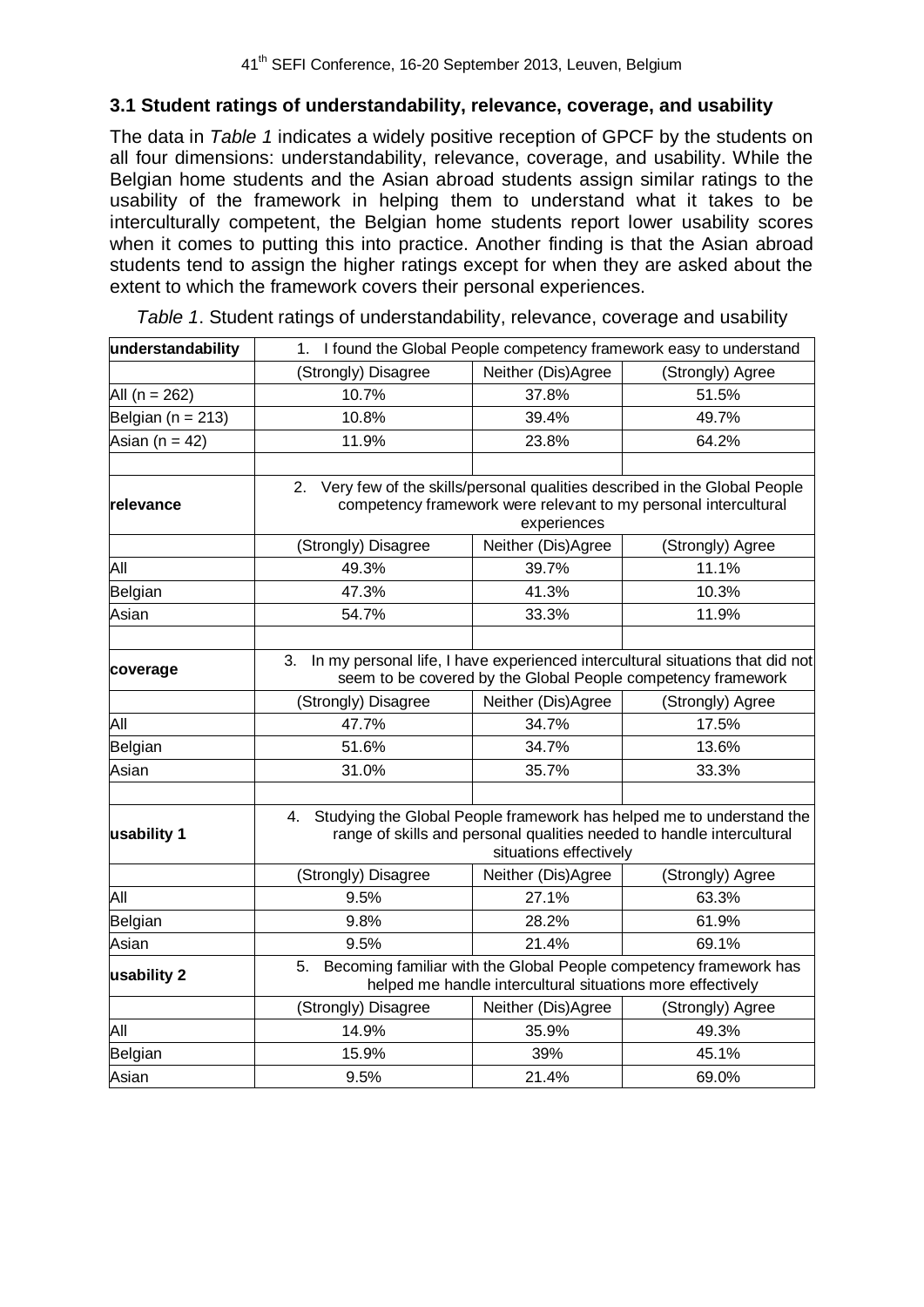## **3.2 Student references to intercultural competencies**

In their answers to the open questions the students referred more frequently to the clusters 'Communication' and 'Personal Qualities and Dispositions' than to the two remaining clusters, both in absolute numbers and after correcting for the number of competency components per cluster (*Table 2*).

| <b>Cluster of</b><br>competencies             | <b>Number of coding</b><br>references | Number of<br>components | Average number<br>of coding<br>references per<br>component |
|-----------------------------------------------|---------------------------------------|-------------------------|------------------------------------------------------------|
| Knowledge & ideas                             | 102                                   |                         | 26                                                         |
| <b>Communication</b>                          | 281                                   |                         | 40                                                         |
| <b>Relationships</b>                          | 100                                   | 4                       | 25                                                         |
| <b>Personal qualities</b><br>and dispositions | 242                                   |                         | 35                                                         |
| <b>Total</b>                                  | 725                                   | 22                      |                                                            |

Likewise, the most frequently cited competency components also belong to the stated clusters: active listening (n=57), language learning (51), and language adjustment (50) for 'Communication', and self-awareness (77), acceptance and openness (57), and flexibility (47) for 'Personal Qualities and Dispositions' (*Figure 1*). The least cited components, however, are distributed over all four clusters: sensitivity to social/professional context (7), synergistic solutions (6), inner purpose (5), and building shared knowledge (3).

*Figure 1*. Distribution of coding references over competency components

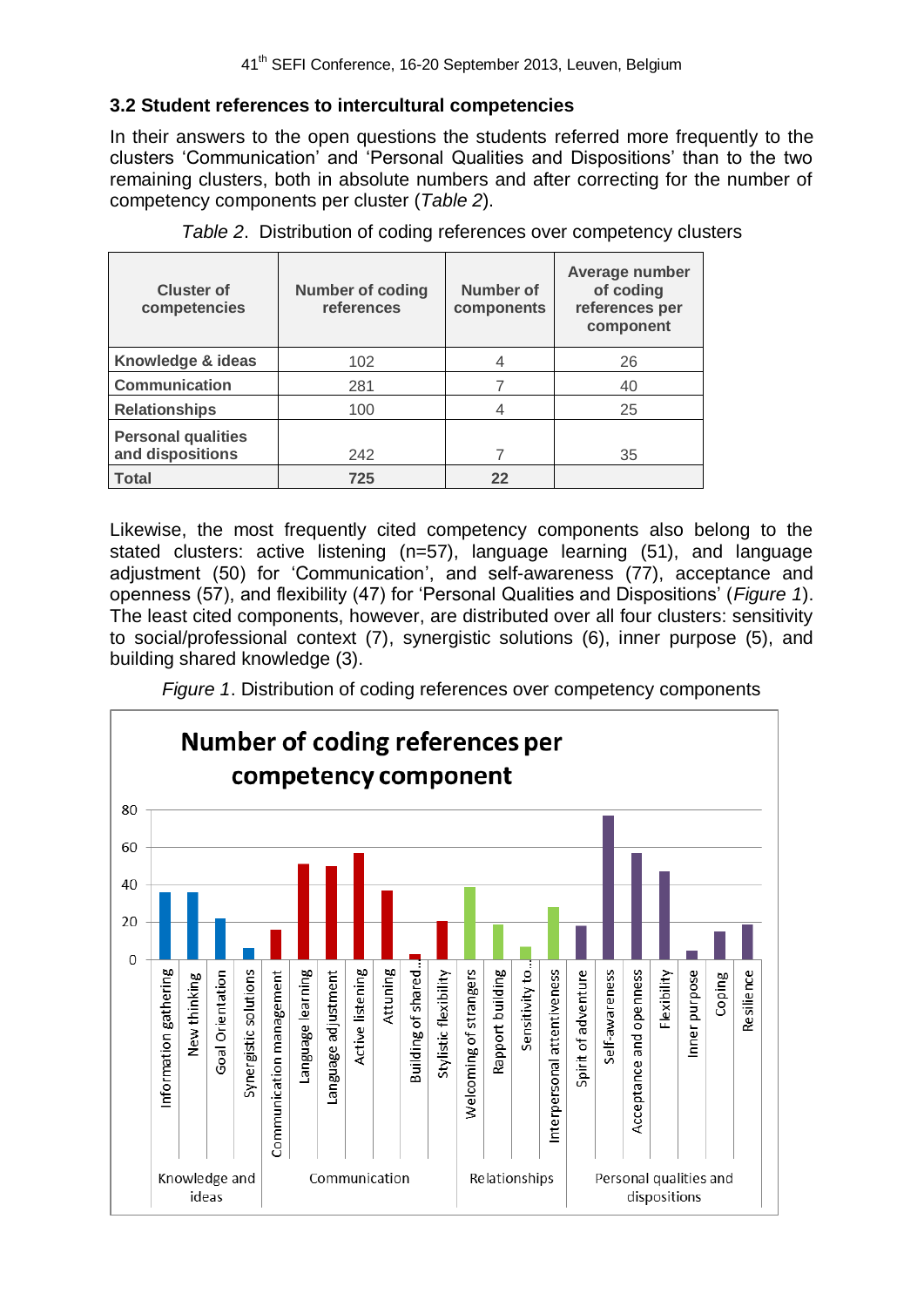#### **3.3 Student recommendations**

In the two concluding questions students were asked to identify lacunas and suggest improvements to the framework. As for the suggested improvements 56 references were coded, of which 23 constituted a request for expanding the examples to other contexts (regions, projects, domains) or for increasing the number of examples for each competency. In addition, the following recommendations were made by four to six students each: to simplify the language in which the definitions are phrased, to simplify the framework itself, to expand the advice section at the end of each competency, and to improve the website by including video and interactive features. Students could not name any competencies that should be added to the framework and frequently referred to their limited personal intercultural experience as an explanation.

### **4 DISCUSSION**

The results from the questionnaire indicate that the GPCF provides a suitable basis for operationalizing intercultural learning outcomes for engineering students, even in the early stages of their studies. Both the Belgian home students and the Asian abroad students consider the framework easy to understand, relevant to their experiences, and useful in understanding and in guiding behavior in intercultural encounters. On some accounts the ratings reveal differences between both groups and it needs to be explored further to what extent these differences are related to the origin (Belgium or Asia, particularly China), the status of the student (home student, abroad student), or other factors. In addition, some competencies and clusters of the framework were less frequently referred to than others. Could that be because those competencies are simply less relevant in their lives at this moment? Or is the explanation to be sought in the framework itself, perhaps a consequence of intricate language, an unclear illustration, or a construct that is particularly complex to comprehend?

In order to gain insight into these and other processes, we need to explore in more detail the 725 references that have so far been coded in the responses to the open questions. Together these references constitute a promising collection of vignettes as indicators of success (or failure) in intercultural encounters, in which students narrate how the GPCF has helped them to understand their past behavior and to guide their current and future behavior in intercultural encounters. An initial investigation seems to suggest that in order for students to grow aware of intercultural competence, it is important that they can relate the competencies they learn about to personal experiences that are characterized by a recognizable degree of 'strangeness'. It is through their experiences that students see how they can apply the framework. As an example the following verbatim account of a male Belgian student demonstrates how the competencies 'information gathering', 'flexibility', and 'self-awareness', combined with personal experience, can help develop new personal qualities:

I think the information gathering topic is very useful. Before you work with for example Chinese students it is very useful if you know that they are, as we say in our culture, shy. They will not lead a team meeting, maybe because they are in a strange country I don't know, but to me they act a bit shy. The fact that I now ask them to divide the tasks, and ask them to explain their task so I know they understood it has made me quite flexible towards their culture (flexibility). I'm aware of the fact that their culture is different, and that it seems quite strange to us (self-awareness).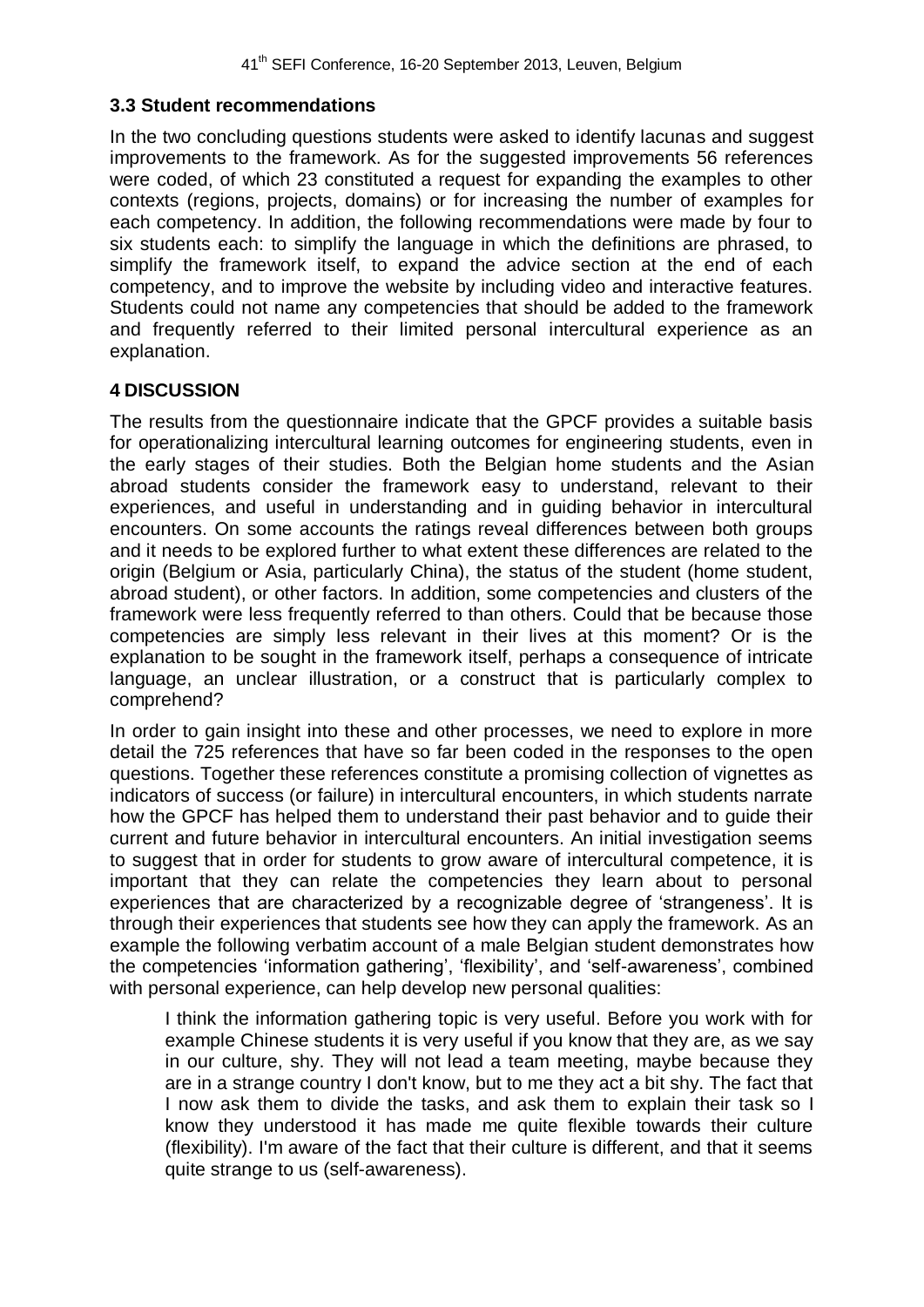The students' clear calls in the questionnaire for additional and recognizable illustrations of the defined competencies is a further indication of the prominence of concrete experiences in the intercultural learning process.

### **5 CONCLUSION**

In this paper we provided evidence that the GPCF constitutes a suitable competency framework for operationalizing learning outcomes in connection with working in an intercultural environment in the engineering curriculum. Engineering students, both home and abroad students, indicated that they find the framework comprehensible, relevant, and applicable. We also presented findings that suggest it is vital to confront our students with the intercultural in conjunction with the competency framework, no matter which framework engineering educators may eventually turn to.

## **REFERENCES**

- [1] Diamond, A., Walkley, L., Forbes, P., Hughes, T. and Sheen, J. (2011), Global graduates into global leaders, AGR, CFE & CIHE. Retrieved from http://www.cihe.co.uk/global-graduates-into-global-leaders/ on May 17, 2013.
- [2] Andersen, A. (2004), Preparing engineering students to work in a global environment to co-operate, to communicate and to compete, *European Journal of Engineering Education*, Vol. 29, No. 4, pp. 549–558.
- [3] British Council (2013), Culture at work. The value of intercultural skills in the workplace. Retrieved from http://www.britishcouncil.org/culture-at-workresearch\_march\_2013.pdf on May 17, 2013.
- [4] Vlaamse Universiteiten en Hogescholen Raad (2012), DLR families Industriële Wetenschappen en Biowetenschappen & Burgerlijk Ingenieurs en Bio-Ingenieurs. The external retrieved from the extension of the extension of the extension of the extension of the extension of the extension of the extension of the extension of the extension of the extension of the extensio http://www.vluhr.be/media/docs/Learning%20Outcomes/DLR\_families\_Ingenieu rs\_2012.pdf on May 17, 2013.
- [5] Faculteit Industriële Ingenieurswetenschappen KU Leuven (2012), Generieke eindresultaten van de bachelor- en masteropleidingen binnen de FIIW (14 december 2012).
- [6] Spencer-Oatey, H. and Stadler, S (2009). The Global People Competency Framework (Warwick, The Centre for Applied Linguistics, University of Warwick). The contract of the Retrieved contract of the from the set of the set of the set of the set of the set of the set of the set of the set of the set of the set of the set of the set of the set of the set of the set [http://www2.warwick.ac.uk/fac/cross\\_fac/globalpeople/](http://www2.warwick.ac.uk/fac/cross_fac/globalpeople/) on April 16, 2013.
- [7] Downey, G.L., Lucena J.C., Moskal B.M., Parkhurst R., Bigley T., Hays C., Jesiek B.K., Kelly L., Miller J., Ruff S., Lehr J.L. and Nichols-Belo, A. (2006), The globally competent engineer: Working effectively with people who define problems differently, *Journal of Engineering Education*, Vol. 95, No. 2, pp.107- 122.
- [8] Ewington, N., Reid S., Spencer-Oatey H. and Stadler, S. (2009), The Global People Toolbook: Managing the life cyle of intercultural partnerships, Warwick Occasional Papers in Applied Linguistics 2, Centre for Applied Linguistics: University of Marwick. Retrieved from